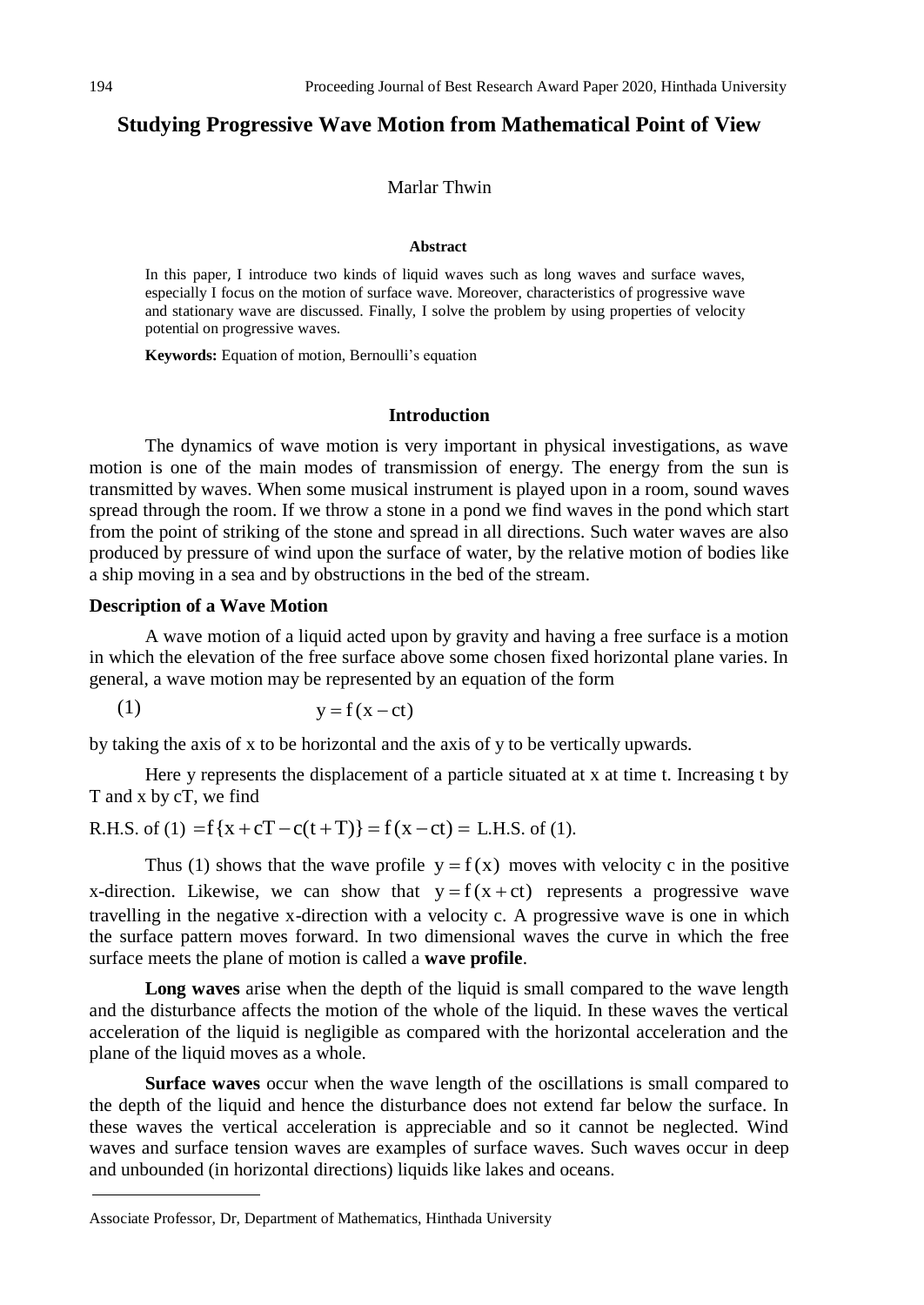### **Characteristic of a Wave Motion**

Taking the x-axis to be horizontal and the y-axis to be vertically upwards, a motion in which the equation of the vertical section of the free surface at time t is of the form

$$
y = a \sin (mx - nt),
$$

where a, m, n are constants, is known as a simple harmonic progressive wave.

(2) may also be written as

(3) 
$$
y = a \sin m(x - nt/m).
$$

If we increase t by T and x by 
$$
(n/m) \times T
$$
, then we find  
R.H.S. of (3) = a  $\sin m\left(x + \frac{n}{m}T - \frac{n}{m}(t+T)\right) = a \sin m\left(x - \frac{n}{m}t\right) = L.H.S. \text{ of (2).}$ 

Hence (3) shows that the wave profile  $y = a \sin mx$  at time  $t = 0$  moves with velocity  $\frac{n}{n}$ c m  $= c$  in the positive x-direction, c is called the velocity of propagation of the wave. When  $a = 0$ , the profile of the liquid is  $y = 0$ , which is the mean level. The maximum value of y, namely a, is known as the amplitude of the wave.



The points  $C_1, C_2, \dots$ , of maximum elevation are known as crests and the points  $T_1, T_2, \dots$ , of maximum depression are known as troughs. The distance between two consecutive crests is known as the wave length and is denoted by  $\lambda$ . Thus  $\lambda = (2\pi/m)$ . Again the nature of the free surface (2) remains unchanged by replacing t by  $t + (2\pi/n)$ . The time  $T = (2\pi/n)$  is known as the period of the wave. Since  $c = (n / m)$  and  $\lambda = (2\pi / m)$ , we get  $T = (\lambda / c)$ . The reciprocal of the period is known as the frequency, it denotes the number of oscillations per second, the angle  $mx - nt$  is known as the phase angle. If the equation of wave motion per second, the angle  $nx - nt$  is known as the phase angle. If the equal may be  $y = a \sin (mx - ct + \epsilon)$  then  $\epsilon$  is called the phase of the wave.

# **General Form of the Superposition of Two Waves**

Two simple harmonic progressive waves of the same amplitude, wave length and period travelling in opposite directions are given by the surface elevations

$$
y_1 = (a/2) \times \sin(mx - nt)
$$
 and  $y_2 = (a/2) \times \sin(mx + nt)$ .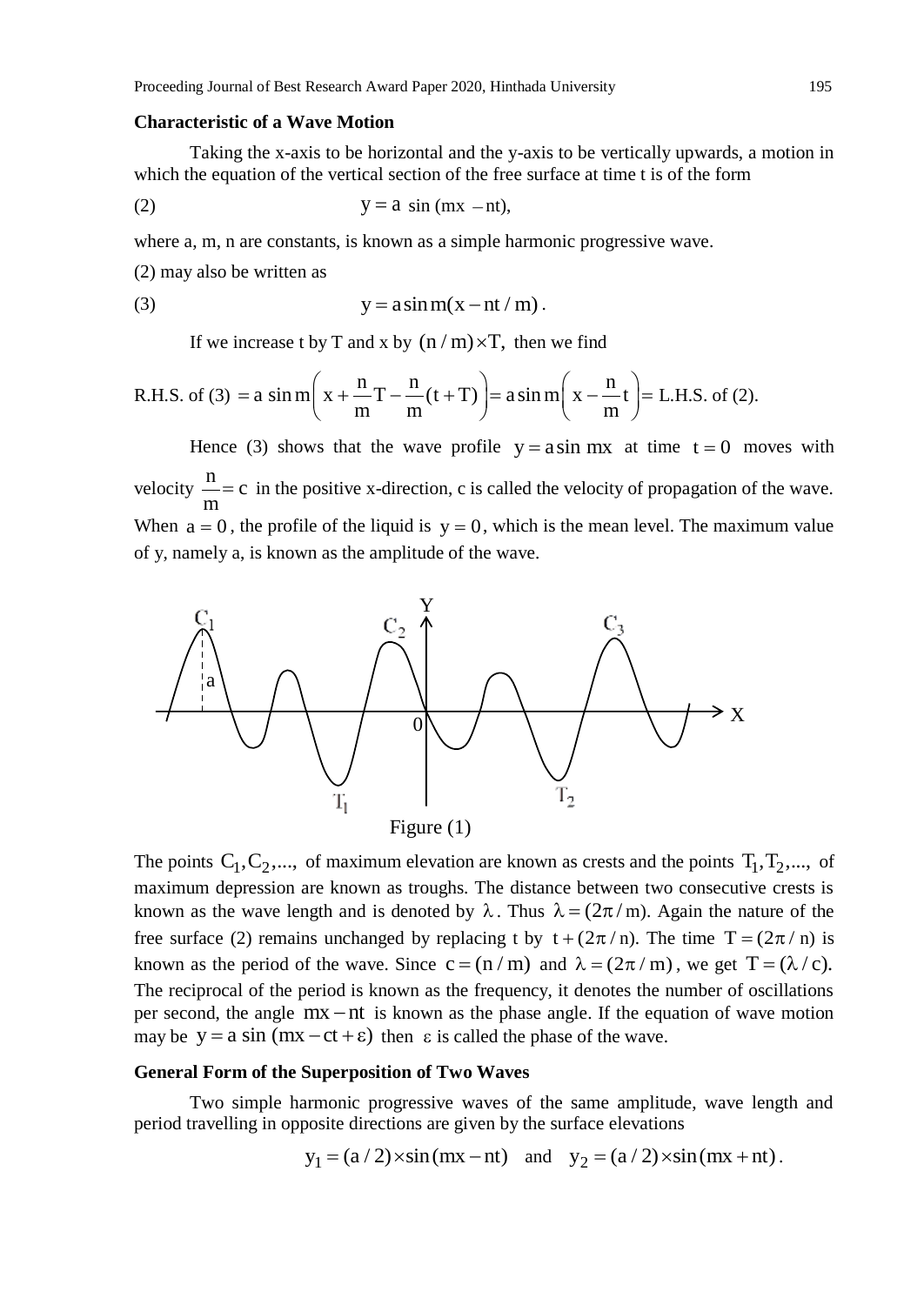By the principle of superposition, the resulting surface elevation is represented by the equation

$$
y = y_1 + y_2
$$
, that is  $y = a \sin mx \cos nt$ .

A motion of this type is known as stationary wave. At a given value of x the surface of water moves up and down. At any instant the equation represents a sine curve of amplitude a cos nt , which therefore varies between 0 and a. Thus wave of this nature is not propagated. The points of intersection of the curve with the

x-axis are given by  $\sin mx = 0$ , namely  $x = n\pi / m = \lambda n / 2$  where  $n = 0, \pm 1, \pm 2, ...$ 

These points are called **nodes** and the intermediate points where the amplitude is maximum are called **antinodes**.

Again, if  $y_3 = a \sin mx \cos nt$  and  $y_4 = a \cos mx \sin nt$  may be two stationary waves, the result of superposing these is the elevation

$$
y = y_3 \pm y_4
$$
, that is  $y = a \sin (mx \pm nt)$ .

Hence a progressive wave can be regarded as the combination of two systems of stationary waves of the same amplitude, wave length and period, the crests and troughs of one system coinciding with the nodes of the other and their phases differing by a quarter period.

# **Surface Waves Motion**

Surface waves occur at and near the free surface of an unbounded sheet of liquid where the depth is considerable compared to the wave length. For these waves the vertical acceleration is comparable with the horizontal acceleration, and so we consider forces both in horizontal and vertical directions.

Let the x-axis be taken in the undisturbed surface in the direction of propagation of the waves and the y-axis vertically upwards. Taking the motion to be irrotational, incompressible and two dimensional, the velocity potential  $\phi$  exists such that throughout the liquid

(4) 
$$
\frac{\partial^2 \phi}{\partial x^2} + \frac{\partial^2 \phi}{\partial y^2} = 0
$$

and at a fixed boundary  $\frac{\partial \phi}{\partial t} = 0$ .

The pressure can be obtained from the Bernoulli's equation

(5) 
$$
\frac{p}{\rho} = \frac{\partial \phi}{\partial t} - gy - \frac{q^2}{2} = F(t).
$$

Since the surface of equipressure p is constant,

x  $\partial \phi$  $=$ 

 $\partial$ 

(6) 
$$
\frac{Dp}{Dt} = \frac{\partial p}{\partial t} + u \frac{\partial p}{\partial x} + v \frac{\partial p}{\partial y} = 0,
$$

where u and v are the velocity components on the free surface in x and y directions respectively.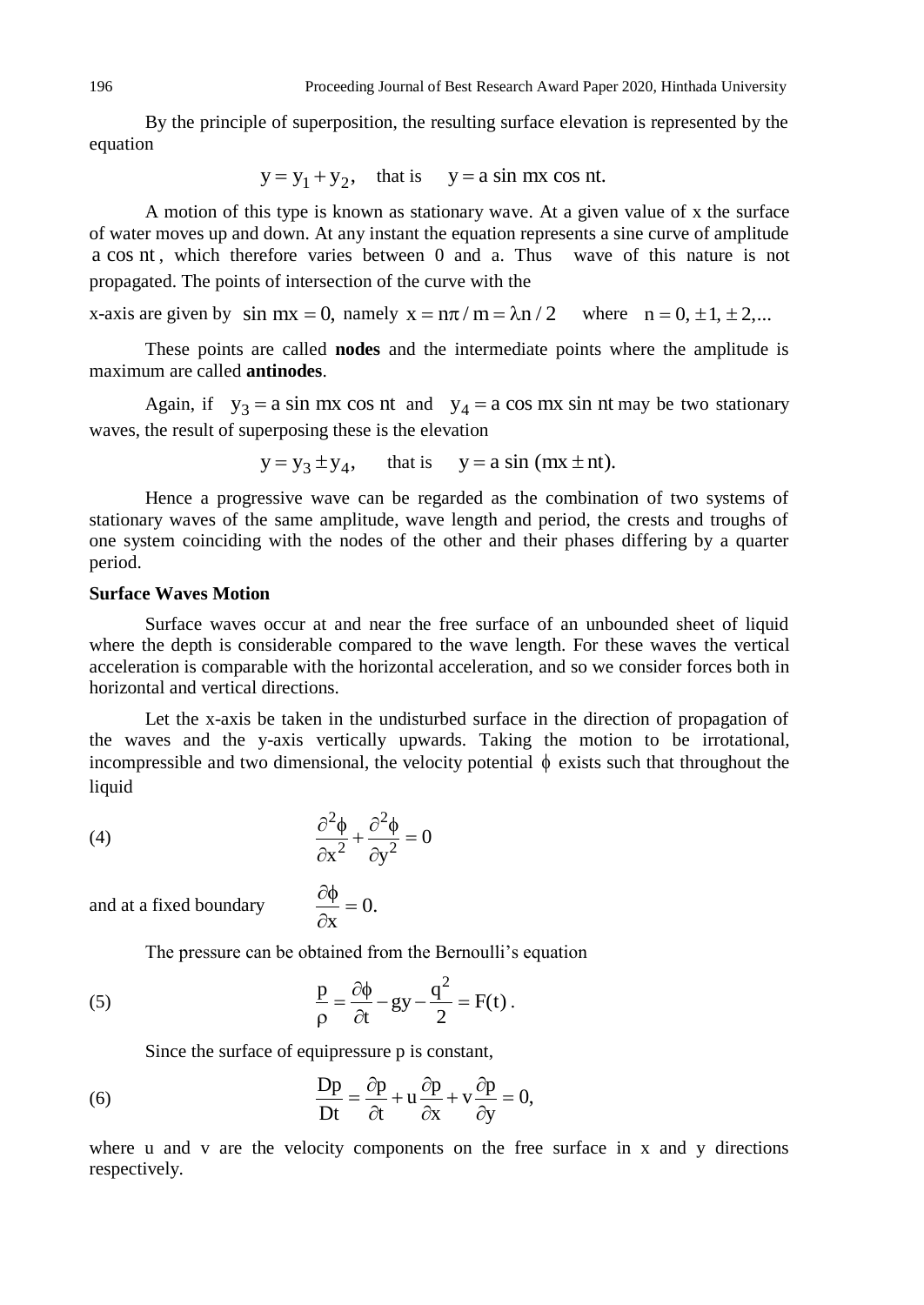Since, 
$$
u = -\frac{\partial \phi}{\partial x}
$$
 and  $v = -\frac{\partial \phi}{\partial y}$ ,

hence at the free surface the relation (6) becomes

(7) 
$$
\frac{\partial p}{\partial t} - \frac{\partial \phi}{\partial x} \frac{\partial p}{\partial x} - \frac{\partial \phi}{\partial y} \frac{\partial p}{\partial y} = 0.
$$

Let the motion be so small that the squares of small quantities may be omitted. So, I omit the higher order term in (5). Again, without loss of generality I may include  $F(t)$  in  $\phi$ and hence I will take  $F(t) = 0$  in (5). Then, (5) reduces

(8) 
$$
\frac{p}{\rho} = \frac{\partial \phi}{\partial t} - gy.
$$

Substituting the value of from (8) in (7),

Substituting the value of from (8) in (7),  
\n(9) 
$$
\frac{\partial^2 \phi}{\partial t^2} - \frac{\partial \phi}{\partial x} \frac{\partial^2 \phi}{\partial x \partial t} - \frac{\partial \phi}{\partial y} \left( \frac{\partial^2 \phi}{\partial y \partial t} - g \right) = 0,
$$

or, omitting the second and third terms which are of the higher order terms,

(10) 
$$
\frac{\partial^2 \phi}{\partial t^2} + g \left( \frac{\partial \phi}{\partial y} \right) = 0.
$$

Condition (4) must be satisfied at the free surface. If  $\eta$  is the elevation of the free surface at time t,

(11) 
$$
\dot{\eta} = v = -\frac{\partial \phi}{\partial y}, \text{ which holds at the free surface.}
$$

# **Progressive Waves on the Surface of a Canal**

Consider the propagation of simple harmonic waves of the type

(12) 
$$
\eta = a \sin(mx - nt)
$$

at the surface of canal of uniform depth h and having parallel vertical walls. Let the free surface be along the x-axis so that equation of the bottom is  $y = -h$ . Then I must find  $\phi$ satisfying the following boundary conditions

(13) 
$$
\frac{\partial \phi}{\partial y} = 0, \qquad \text{at } y = -h
$$

(14) 
$$
\frac{\partial^2 \phi}{\partial t^2} + g \left( \frac{\partial \phi}{\partial y} \right) = 0, \quad \text{at } y = 0
$$

(15) 
$$
v = \frac{\partial \eta}{\partial t} = -\frac{\partial \phi}{\partial y} \quad \text{at } y = 0.
$$

$$
\frac{\partial \eta}{\partial t} = -\text{ an cos } (mx - nt)
$$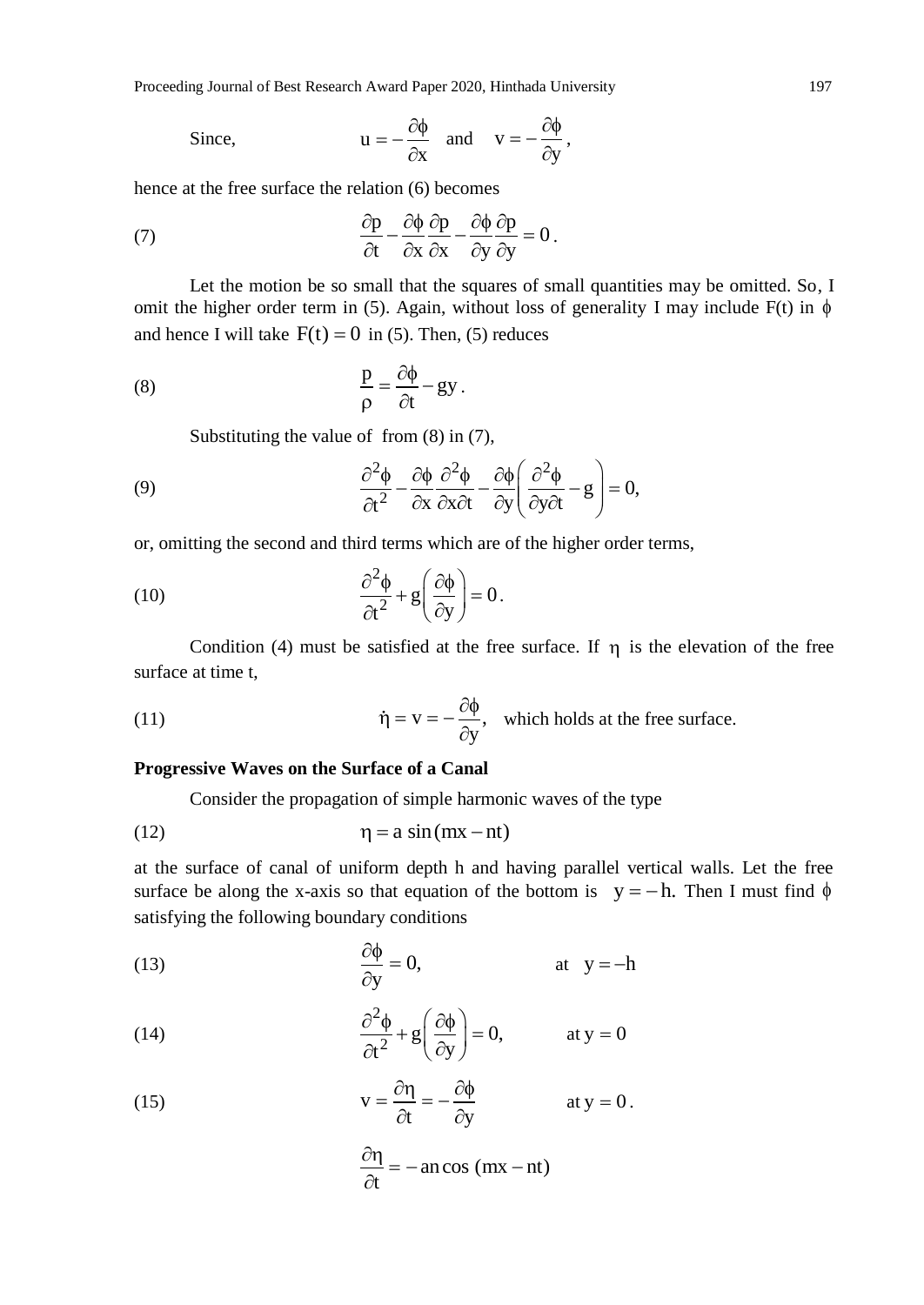$$
\frac{\partial \phi}{\partial y} = -\frac{\partial \eta}{\partial t} = \text{an} \cos{(\text{mx} - \text{nt})}.
$$

By integrating,

(16)  
\n
$$
\phi = f(y) \cos (mx - nt).
$$
\n
$$
\frac{\partial \phi}{\partial x} = -mf(y) \sin (mx - nt)
$$
\n
$$
\frac{\partial^2 \phi}{\partial x^2} = -m^2 f(y) \cos (mx - nt)
$$
\n
$$
\frac{\partial^2 \phi}{\partial y^2} = f''(y) \cos (mx - nt)
$$
\n
$$
\frac{\partial^2 \phi}{\partial x^2} + \frac{\partial^2 \phi}{\partial y^2} = 0
$$
\n
$$
-m^2 f(y) \cos (mx - nt) + f''(y) \cos (mx - nt) = 0
$$
\n
$$
-m^2 f(y) + f''(y) = 0
$$

 $f(y) = Ae^{my} + Be^{-my}$ , A, B being arbitrary constants, and hence

substitute in (16),

(17)  
\n
$$
\phi = (A e^{my} + B e^{-my}) \cos (mx - nt)
$$
\n
$$
\frac{\partial \phi}{\partial y} = (A me^{my} - B me^{-my}) \cos (mx - nt)
$$

substitute in  $(13)$ ,

$$
(\text{Ame}^{-\text{mh}} - \text{Bme}^{\text{mh}}) \cos{(\text{mx} - \text{nt})} = 0
$$

$$
\text{Ae}^{-\text{mh}} = \text{Be}^{\text{mh}} = \frac{\text{D}}{2}
$$

$$
\text{A} = \frac{\text{D}}{2} \text{e}^{\text{mh}} , \ \ \text{B} = \frac{\text{D}}{2} \text{e}^{-\text{mh}}
$$

substitute in  $(17)$ ,

substitute in (17),  
\n
$$
\phi = D \cosh m(y+h) \cos (mx-nt)
$$
\n
$$
\frac{\partial \phi}{\partial t} = Dn \cosh m(h+y) \sin (mx-nt)
$$
\n
$$
\frac{\partial^2 \phi}{\partial t^2} = -Dn^2 \cosh m(h+y) \cos (mx-nt)
$$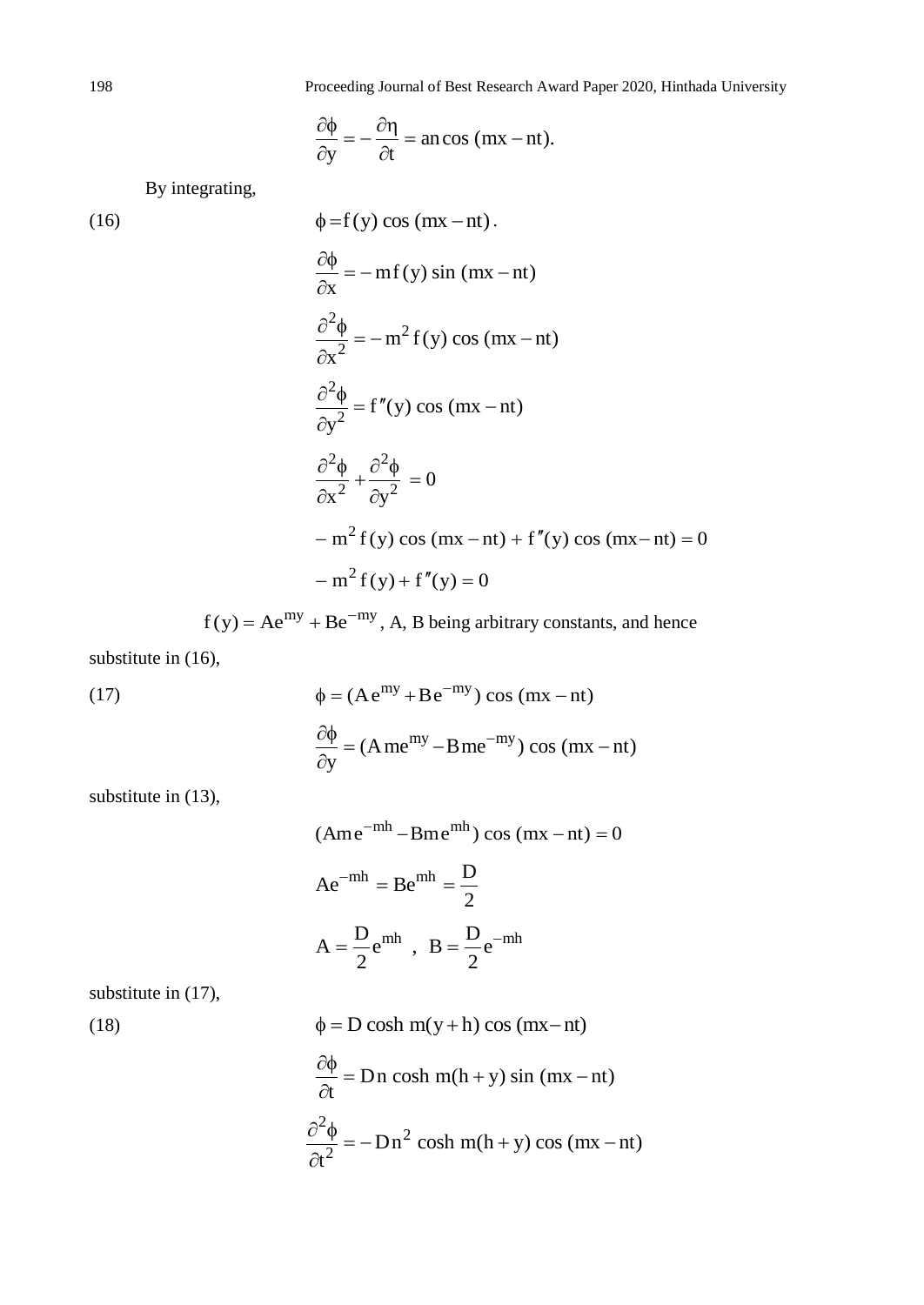$$
\frac{\partial \phi}{\partial y} = Dm \sinh m(h+y) \cos (mx - nt).
$$

Substitute in (14),

(19) 
$$
n^2 = g m \tanh m h.
$$

Let  $c = \frac{n}{n}$ c m  $=\frac{n}{\phantom{2}}$  and  $\lambda = \frac{2}{\phantom{2}}$ m  $\pi$  $\lambda = \frac{2\pi}{\pi}$  denote the velocity of propagation and the wave length respectively. Then (19) reduces to

$$
c^{2} = \left(\frac{g}{m}\right) \tanh mh
$$

$$
c^{2} = \left(\frac{g\lambda}{2\pi}\right) \tanh\left(\frac{2\pi h}{\lambda}\right).
$$

or

I will now determine the constant D of (18) in terms of the amplitude a of the wave. Using (12) and (18), the boundary condition (15) gives  $na = mD\sin mh$ .

$$
\phi = \frac{\text{na } \cosh m(y + h)}{\text{m} \sinh mh} \cos (mx - nt)
$$

or using (19) 
$$
\phi = \frac{ga}{n} \frac{\cosh m(y+h)}{\cosh mh} \cos (mx-nt).
$$

The velocity components of the particles are  
\n
$$
u = -\frac{\partial \phi}{\partial x} = na \frac{\cosh m(y+h)}{\sinh mh} \sin (mx - nt)
$$
\n
$$
v = -\frac{\partial \phi}{\partial y} = -na \frac{\sinh m(y+h)}{\sinh mh} \cos (mx - nt).
$$

I will now determine the path of the particles. Let  $(x', y')$  be the coordinates of a particle relative to its mean position  $(x, y)$  such that  $|z'| = |x' + iy'|$  is very small. Neglecting the squares of small quantities, for a wave of small elevation the velocities at  $z = x + iy$  and  $z + z' = (x + x') + i(y + y')$  will be equal.

$$
z + z = (x + x) + i(y + y)
$$
 will be equal.  
(20)  

$$
\frac{dx'}{dt} = u = na \frac{\cosh m(y + h)}{\sinh mh} \sin (mx - nt)
$$
 and

(21) 
$$
\frac{dy'}{dt} = v = -na \frac{\sinh m(y+h)}{\sinh mh} \cos(mx-nt).
$$

Integrating w.r.t 't',  $(20)$  and  $(21)$  gives

$$
x' = a \frac{\cosh m(y+h)}{\sinh mh} \cos(mx-nt),
$$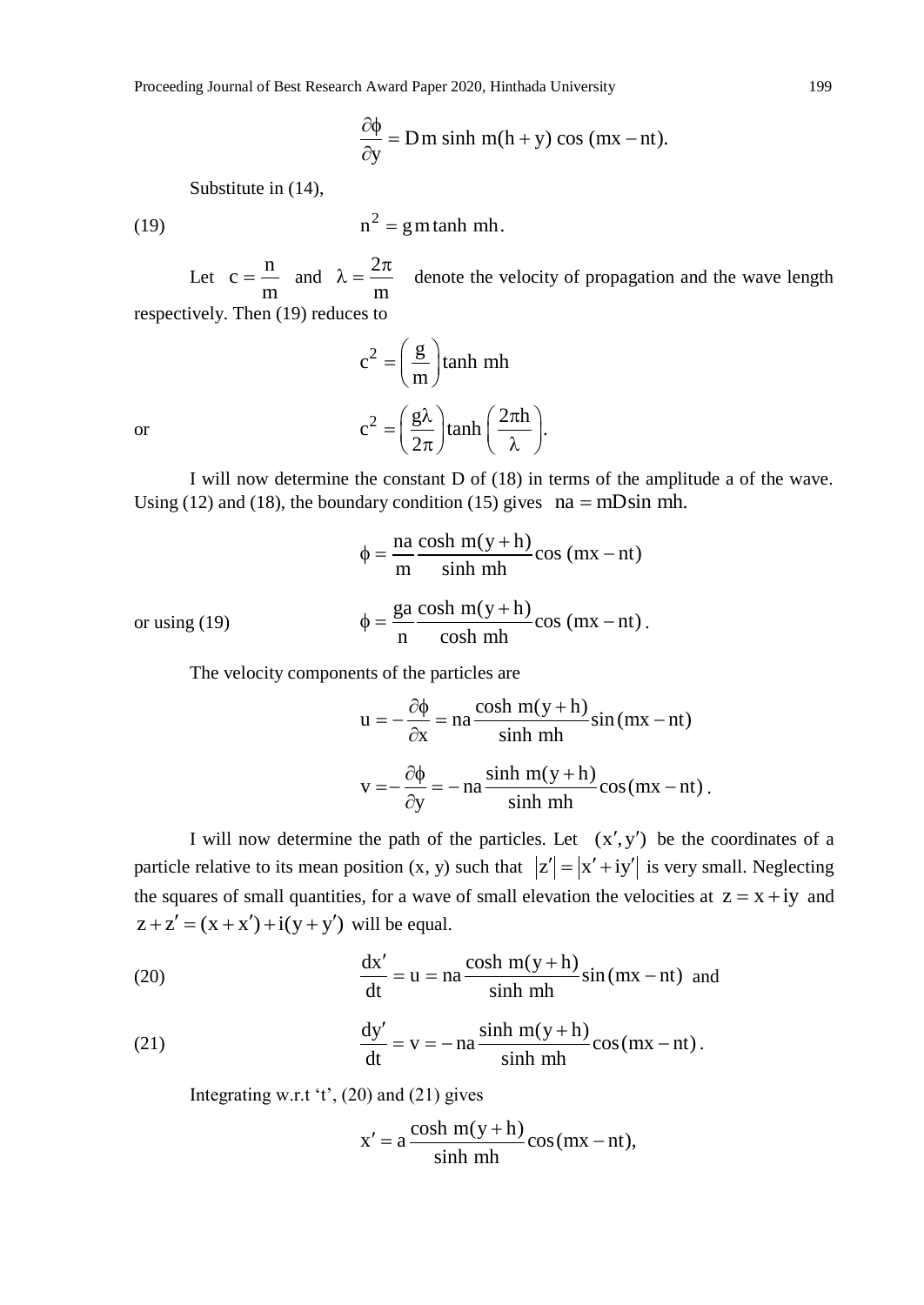$$
y' = a \frac{\sinh m(y+h)}{\sinh mh} \sin (mx - nt).
$$

Let 
$$
a' = \frac{a \cosh m(y+h)}{\sinh mh}
$$
 and  $b' = \frac{a \sinh m(y+h)}{\sinh mh}$ .  

$$
\frac{x'^2}{a'^2} + \frac{y'^2}{b'^2} = 1.
$$

The path of particle describes the ellipse about its mean position.

# **Progressive Waves on a Deep Canal**

If the depth h of the canal is sufficiently great in comparison with  $\lambda$  for  $e^{-mh}$  to be neglected, then in progressive waves on the surface of a canal,  $B = 0$ . Thus, I have

(22)  
\n
$$
\phi = Ae^{my} \cos(mx - nt),
$$
\n
$$
\frac{\partial \phi}{\partial t} = An e^{my} \sin(mx - nt)
$$
\n
$$
\frac{\partial^2 \phi}{\partial t^2} = -An^2 e^{my} \cos(mx - nt)
$$
\n(23)  
\n
$$
\frac{\partial \phi}{\partial y} = Ame^{my} \cos(mx - nt)
$$

therefore,

(24) 
$$
n^2 = gm.
$$

Let n c m  $=$   $\frac{1}{2}$  and 2 m  $\pi$  $\lambda = \frac{2\pi}{\pi}$  denote the velocity of propagation and wave length

respectively. Then (24) reduces to

$$
c^2 = \frac{g\lambda}{2\pi}.
$$

I determine the constant A of (22) in terms of the amplitude a of the wave. Using (12) and (22), the boundary condition gives  $na = mA$ , so that

$$
\phi = \left(\frac{\text{na}}{\text{m}}\right) \text{e}^{\text{my}} \cos(\text{mx} - \text{nt}),
$$

$$
\phi = \left(\frac{\text{ga}}{\text{m}}\right) \text{e}^{\text{my}} \cos(\text{mx} - \text{nt}).
$$

or

The velocity components of the particles are<br> $u = -\left(\frac{\partial \phi}{\partial r}\right) = nae^{my}$ 

$$
u = -\left(\frac{\partial \phi}{\partial x}\right) = nae^{my} \sin(mx - nt)
$$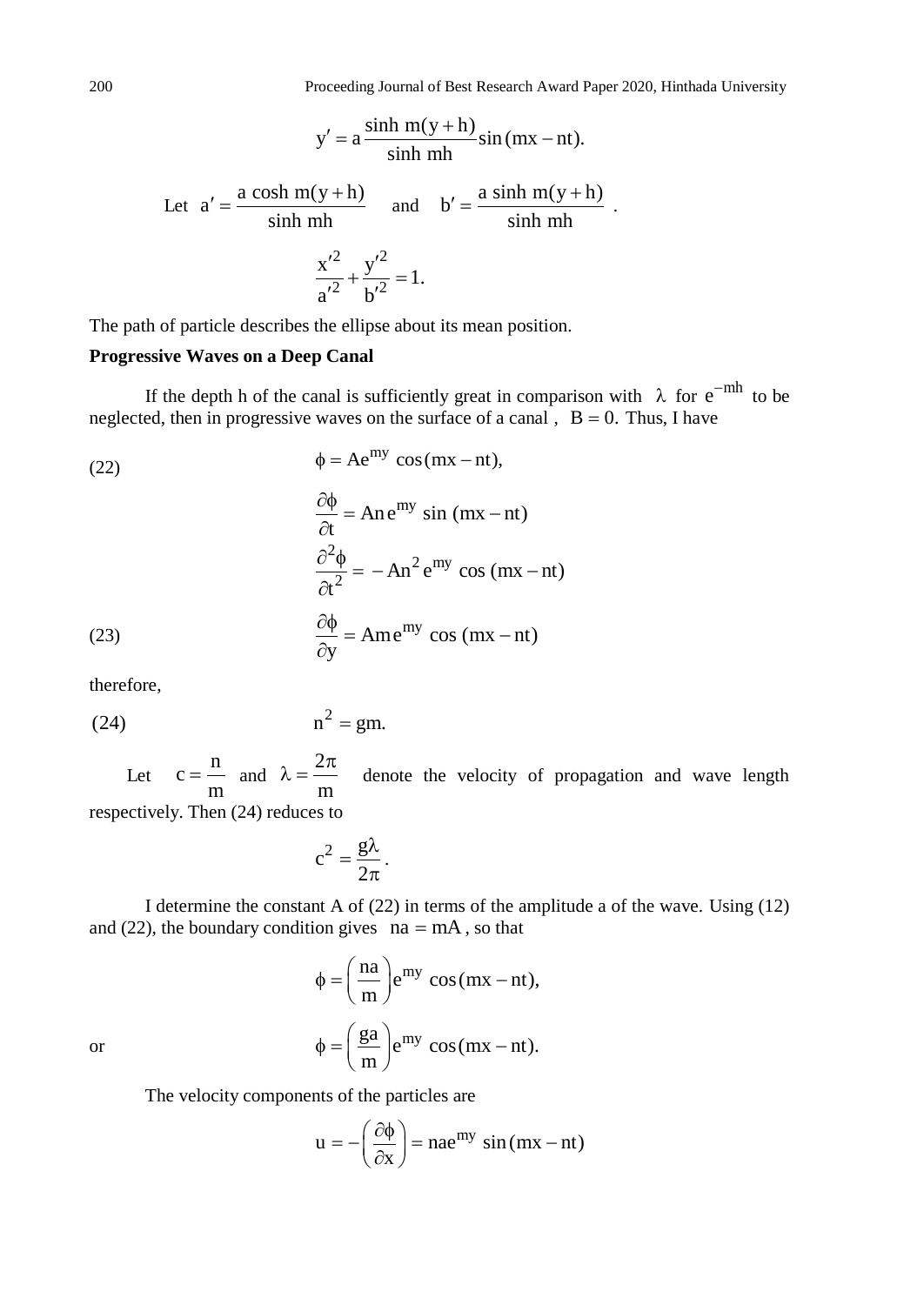and

$$
v = -\left(\frac{\partial \phi}{\partial y}\right) = -na e^{my} \cos(mx - nt).
$$

By integrating w.r.t. 't',

$$
x' = ae^{my} cos(mx - nt)
$$
 and  $y' = ae^{my} sin(mx - nt)$ .

Hence the path of the particle is a circle  $x'^2 + y'^2 = (ae^{my})^2$ , of radius  $ae^{my}$ .

**Example.** I have to consider the ratio of pressure at a depth h.

Consider simple harmonic waves of length  $\lambda$ , at a depth h.

The velocity potential for deep water

(25) 
$$
\phi = \left(\frac{na}{m}\right) e^{my} \cos (mx - nt)
$$

$$
\frac{\partial \phi}{\partial t} = \left(\frac{an^2}{m}\right) e^{my} \sin (mx - nt).
$$

Also the elevation of wave 2 2  $\eta = a \sin (mx - nt)$  and  $c^2 = \frac{n^2}{m^2} = \frac{g}{m}$ . So (25)

becomes

$$
\frac{\partial \phi}{\partial t} = g \eta e^{my}.
$$

Pressure equation at any point within the water is

(26) 
$$
\frac{p}{\rho} - \frac{\partial \phi}{\partial t} + gy = c \quad (c = constant).
$$

When 
$$
y = 0
$$
,  $p = 0$ ,  $\frac{\partial \phi}{\partial t} = 0$  so  $c = 0$  and hence (25) gives  
\n
$$
p = \rho \left(\frac{\partial \phi}{\partial t}\right) - g\rho y \text{ or } p = \rho g \rho e^{my} - g\rho y.
$$

so

Take disturbed pressure  $p_1$ .

When  $y = -h$ , disturbed pressure becomes

ed pressure becomes  
\n
$$
p_1 = \rho g \eta e^{mh} + g \rho y = \rho g h \left\{ 1 + \frac{\eta}{h} e^{-mh} \right\}.
$$

Next, I will take undisturbed pressure  $p_2$ .

When  $y = h$ , undisturbed pressure becomes

$$
p_2 = \rho g h.
$$

The ratio of disturbed pressure and undisturbed pressure is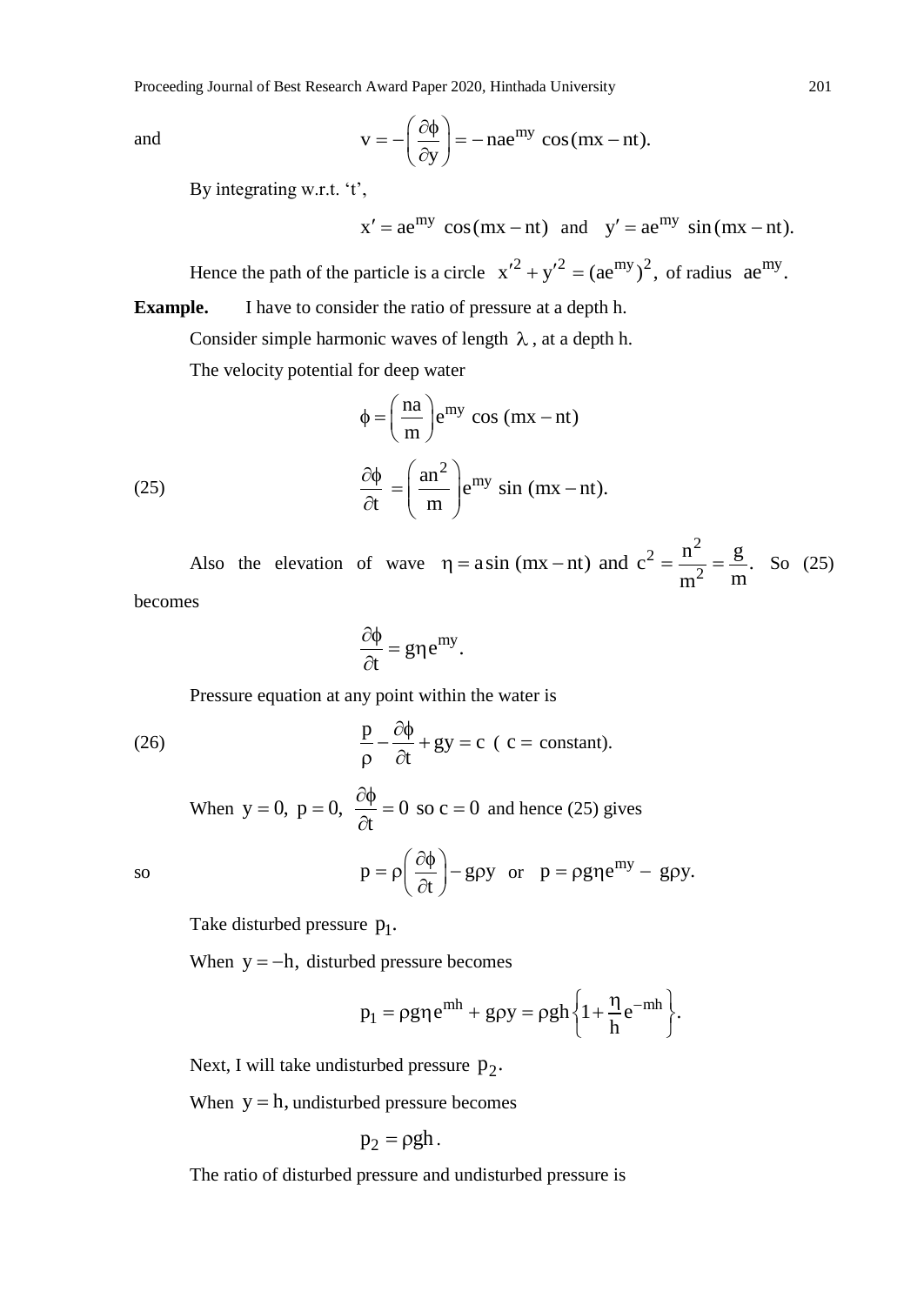$$
p_1 : p_2 = \left(1 + \frac{\eta}{h} e^{-mh}\right) : 1
$$
  

$$
p_1 : p_2 = \left(1 + \frac{\eta}{h} e^{-\frac{2\pi h}{\lambda}}\right) : 1, \text{ as } m = \frac{2\pi}{\lambda}.
$$

Hence simple harmonic waves of length  $\lambda$  are propagated over the surface of deep water, at a point whose depth below the undisturbed surface is h, the pressure at the instants when the disturbed depth of the point is  $h + \eta$  bears to the undisturbed pressure at the same point the ratio  $1 + \left(\frac{\eta}{\lambda}\right) e^{-\frac{2\pi h}{\lambda}}$ : 1, h  $\left(\frac{\eta}{2}\right)_{\mathbf{e}}\left(-\frac{2\pi}{\lambda}\right)$  $+\left(\frac{1}{h}\right)e^{-\frac{2h}{\lambda}}$ : 1, atmospheric pressure and surface tension being neglected.

**Example.** I have to find the ship velocity overtakes the waves.

(27) Let the velocity propagation of deep water be 
$$
c^2 = \frac{g\lambda}{2\pi}
$$
.

Let u be the velocity of the ship. Then, I have

g

2 λ

 $\pi$ 

(28) 
$$
\left(\frac{33}{2}\right)(c-u) = \lambda
$$
 and  $6(c-u) = 220$ .  
From (28)  $c-u = \frac{2\lambda}{c-u} = \frac{220}{c-u} = \frac{220}{20}$ 

From (28),

$$
c - u = \frac{2\lambda}{33} \quad , \quad c - u = \frac{22\lambda}{6}
$$

$$
\frac{2\lambda}{33} = \frac{220}{6}
$$

$$
\lambda = 605 \text{ ft}.
$$

So from (27),

$$
c = \sqrt{\frac{32 \times 605 \times 7}{2 \times 22}}
$$
 ft./ sec.  

$$
c = 55
$$
 ft./sec. approx.

3

From (28),  $u = \left(c - \frac{110}{2}\right)$  ft. / sec. 3  $=\left(c-\frac{110}{3}\right)$ ft.  $u = \frac{55}{3}$  ft. / sec.  $=$ 

c

 $=$ 

Hence the crests of roller which are directly following a ship 220 ft long are observed to overtake it at an interval of 33/2 seconds and it takes a crest 6 seconds to run along the ship.